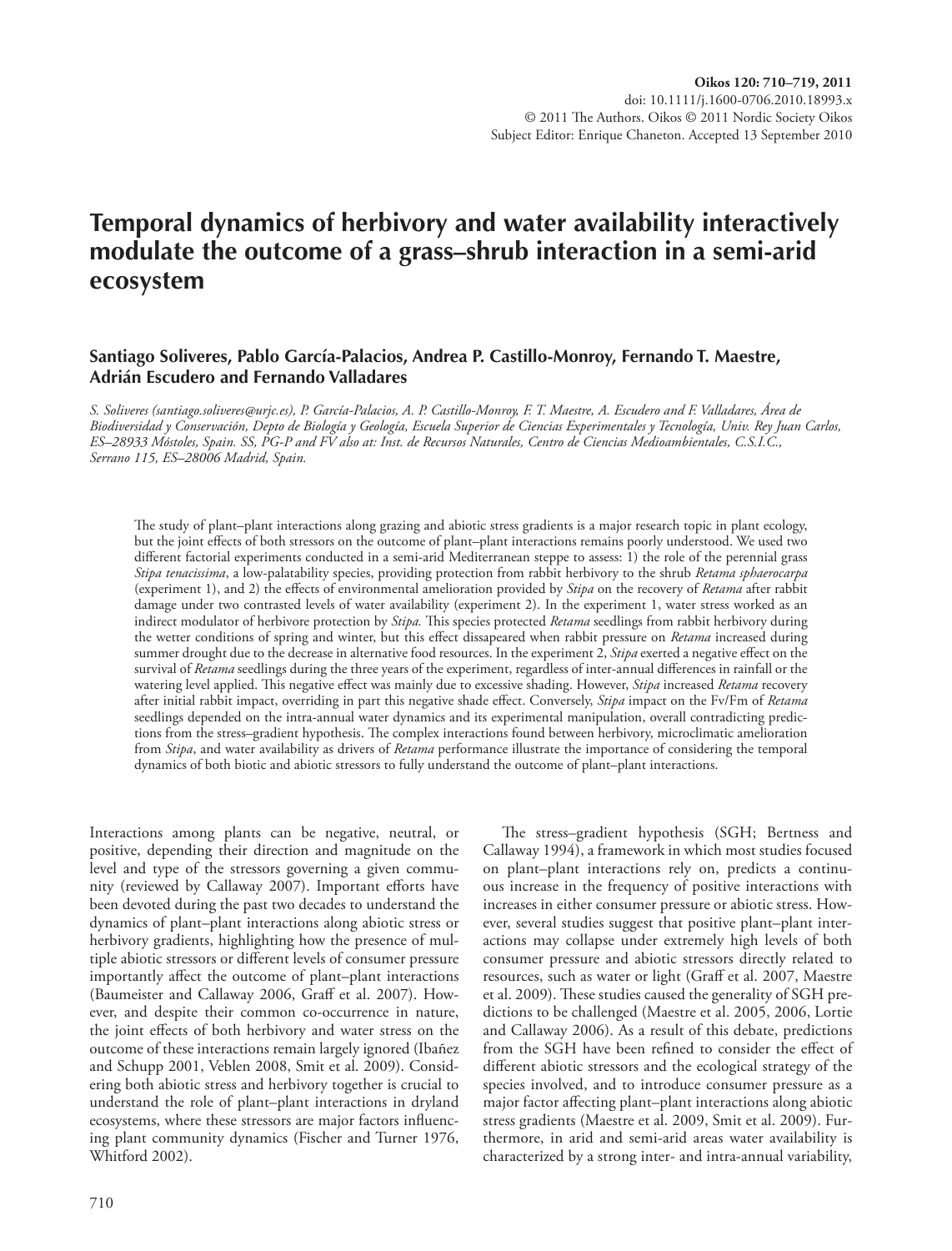with marked temporal dynamics that profoundly affect ecosystem functioning (Whitford 2002). These temporal dynamics add complexity to the response of plant-plant interactions to abiotic stress (Goldberg and Novoplansky 1997, Pugnaire and Luque 2001, de la Cruz et al. 2008), and may also modulate the effect of herbivores on vegetation (Veblen 2008). Thus, they must be specifically considered when studying the relationship between plant – plant interactions and different environmental biotic and abiotic stressors in arid ecosystems.

Herbivory is also a major driver of plant-plant interactions in these regions (Baraza et al. 2006, Graff et al. 2007, Veblen 2008). Unpalatable nurse plants may protect their understorey vegetation from herbivory damage by hiding more palatable plants under their canopies, or by sharing their defenses against herbivores (Baraza et al. 2006, Veblen 2008), a process commonly refered to as "associational resistance" (sensu Hay 1986). This protection against herbivory can strongly affect vegetation dynamics and biodiversity in grazed systems (Veblen 2008). Alternatively, the improvement on water status that nurse plants usually provide to their target plants may also positively affect target plant recovery from herbivory damage (Rand 2004, Acuña-Rodriguez et al. 2006). However, even in dry environments, shade casted by nurse plants can lead to light limitation for the protégée plants (Seifan et al. 2010, Soliveres et al. 2010). The joint effect that both shade and an improved water status provided by nurse plants have on the recovery from herbivory of the protégée plants will depend on the relative importance of water and light as limiting factors for plant performance and how herbivory affects their uptake (Wise and Abrahamson 2005, 2007). Hence, the final outcome on the protégée plants response to herbivory is difficult to generalize and predict, so more studies along these lines are needed to refine predictions on how plant communities respond to different levels of abiotic and biotic stressors (Graff et al. 2007, Smit et al. 2009).

We conducted two simultaneous field experiments to test the effects of rabbit herbivory and water availability on the interaction between the tussock grass *Stipa tenacissima* (the nurse) and seedlings of the leguminous resprouter shrub *Retama sphaerocarpa* (the protégée) in a semi-arid Mediterranean steppe. *Stipa* has an overall low palatability (Ben Salem et al. 1994), and therefore could provide herbivory protection for shrub seedlings by associational resistance. Furthermore, the positive effect that microclimatic amelioration provided by *Stipa* has on the survival of Mediterranean shrub seedlings is well known (Maestre et al. 2001, 2003). Since water stress and the impact of herbivores can prevent *Retama* establishment in these environments (Espigares et al. 2004, Rueda et al. 2008), it is likely that the protection from herbivores and the microclimatic amelioration provided by *Stipa* canopies can play a key role improving *Retama* colonization in semiarid grasslands. We tested the following hypotheses: 1) *Stipa* provides protection from rabbit herbivory to *Retama*, enhancing its survival when rabbits are present; 2) shade provided by the *Stipa* canopy enhances *Retama* water status increasing its survival, but this positive effect wane during extremely dry years due to the overwhelming effect of competition for water, 3) regardless of plant water status, light reduction produced by *Stipa* will decrease *Retama* seedling recovery from rabbit herbivory; and 4) facilitation of *Retama* seedlings by *Stipa* will collapse under extreme levels of stress produced by the joint action of herbivore damage and drought stress.

# **Methods**

## **Study area**

 We conducted the study in the Aranjuez Experimental Station, located in the center of the Iberian Peninsula (40°03'60"N, 3°54'91''W). The climate is semi-arid Mediterranean, characterized by cold winters and a strong summer drought, with average annual precipitation and temperature of 388 mm and 15°C, respectively (1994–2005; Marqués et al. 2008; Supplementary material Appendix 1). The soil is classified as xeric haplogypsid (Marqués et al. 2008). Vegetation is an open steppe dominated by *Stipa* (this species accounts up to 90% of the total perennial cover), with a perennial plant cover of 24%. Sparse adult individuals of *Retama* and small shrubs such as *Lepidium subulatum* and *Helianthemum squamatum* are also present. The study site has a high diversity of annual plants, which reach their production peak in spring and constitute an important part of plant productivity during this period (Peco et al. 2009).

The study area harbours a high density of rabbits Oryctolagus cunniculus, as suggested by the high number of visual contacts and the number of warrens and latrines found (Soliveres unpubl.). Domestic livestock or other large herbivores are absent, and thus rabbits are the only herbivores affecting vegetation there. Rabbit activity tracks seasonal variation in vegetation productivity. These animals feed near their burrows to avoid predation during spring and winter, when their prefered food – mainly annuals – is abundant; however, during summer drought - when annuals dry out and food is scarcer -, rabbits increase their exploration to obtain enough food to survive (Rueda et al. 2008). The selection of woody seedlings as a food resource by rabbits increases during summer (Maestre et al. 2001). Rabbit browsing, in the case of *Retama* seedlings, may suppose the virtual removal of all the aboveground biomass.

#### **Experimental design**

 In December 2006, we planted 371 two-year old *Retama* seedlings, with a mean height of  $27 \pm 2$  cm (mean  $\pm$  SE,  $n = 20$ ), by using manually-dug holes of  $20 \times 20 \times 20$ cm. The planted seedlings came from central Spain (viveros Barbol, Madrid, Spain), and were maintained in the original nursery until the week prior to planting. In the nursery, seedlings were grown under optimal conditions (full sunlight, fertilised 1:1 peat:coco-peat substrate, watering to field capacity each week). We selected these two-year old seedlings to ensure they had enough size and reserves to resist rabbit damage at least once (see experiment 2). The selection of these two-year old seedlings does not underestimate potential facilitative effects of *Stipa* because *Retama* seedlings were grown under optimal conditions prior to their plantation, and thus they were still sensitive to water stress and to the environmental amelioration provided by *Stipa.* We randomly planted these seedlings on two different microsites: Tussock and Open. The former microsite was located  $\leq 15$  cm from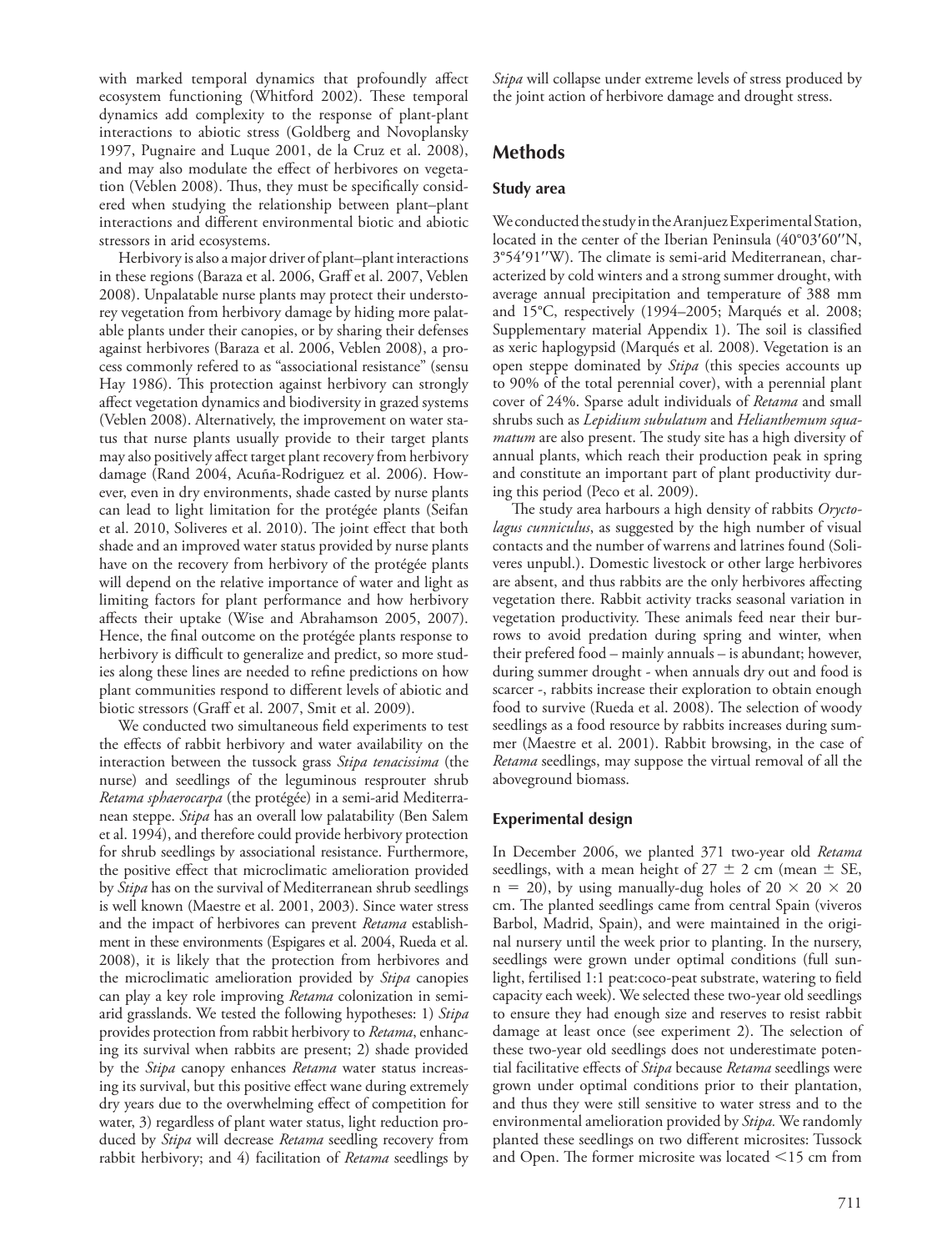the upslope face of a *Stipa* tussock (ca 1 m width and 80 cm height). Open microsites were located in bare ground areas,  $> 50$  cm away from any perennial plant. One month after planting, rabbits browsed some of the seedlings, and we set up two parallel experiments then. In the first experiment (hereafter experiment 1) we did not give the seedlings any protection from further grazing. This allowed us to test the protection against herbivores provided by *Stipa* canopy. In the second experiment (hereafter experiment 2) we evaluated the joint effects of contrasted levels of water availability and *Stipa* environmental amelioration on the recovery of *Retama* seedlings after rabbit browsing.

#### *Experiment 1. Nurse plant protection against herbivores*

 From the 371 *Retama* seedlings planted, we left a total of 195 seedlings without any protection from herbivores (the remaining plants after experiment 2 was set up). From these seedlings, 103 and 92 were located in Tussock (refuge) and Open (control) microsites, respectively. We scored which of these plants had been browsed by rabbits and which of them were able to resprout and survive after the virtual removal of their aboveground biomass (i.e. the effect of rabbit damage) during January, March and September 2007. Because of the high number of rabbits present in the study area and their repeated browsing, no plants remained alive after September 2007, so we stopped monitoring then.

#### *Experiment 2. Joint effects of herbivory and abiotic stress on the outcome of the interaction*

This experiment had three factors: 1) microsite (Tussock vs Open), 2) herbivory ( *Retama* seedlings whose aboveground biomass was completely eaten by rabbits during the first month in the field vs unbrowsed seedlings), and 3) irrigation (watered vs non watered seedlings). Since inter-annual variability is of crucial importance in dry environments, and it may strongly affect the results found and our conclusions (Ibañez and Schupp 2001), we conducted this experiment during a three year-period (and therefore under three contrasted environmental conditions) to add confidence to the results found. We set up 22 replicates per each combination of treatments (176 seedlings in total). All the seedlings from this experiment were protected from further herbivory after the first month in the field using a metallic mesh. The diameter of the openings in the mesh was 5 cm, which casted no detectable shade to the seedlings, and did not confound the effects of any of the factors in the experiment. In this experiment we monitored the variables described below.

 We conducted a spatial analysis of browsed seedlings using the spatial analysis by distance indices (SADIE) methodology (see Perry 1998 for details). The spatial pattern of herbivory damage by rabbits was random (SADIE's aggregation index  $[I_a] = 0.95$ ,  $p = 0.56$ ,  $n = 176$ ). Thus, we do not expect unmeasured variables with spatial structure (e.g. soil depth, distance to a rabbit burrow or slope position) to influence seedling response to the assayed treatments. We did not measure seedling attributes that could influence rabbit behaviour (e.g. plant C/N ratio, initial plant height). However, the large number of seedlings randomly assigned to each treatment, and the fact that rabbit damage was equally intense (i.e. complete removal of aboveground biomass) regardless of the microsite considered, should control for the experimental

noise that any unmeasured factors potentially affecting rabbit behavior could have on the results of this experiment.

The irrigation treatment consisted in eight supplementary pulses of water, once every month, between April and July in both 2007 and 2008. The wettest and driest periods of the study area are spring (from March to May) and summer (from June to September), respectively. Thus, the irrigation treatment affected both wet and dry periods. In each monthly watering, we applied an amount of water equivalent to the 50% of the median rainfall registered during the past 30 years for this month, irrespectively of the rainfall registered (i.e. 6, 9.3, 10.9 and 5.7 mm for April, May, June and July, respectively; Supplementary material Appendix 1). With this irrigation scheme we aimed to evaluate the joint effects of reducing the summer drought (summer drought was longer in unwatered plants because of the lack of rainfall in June and July) and increasing precipitation during the wet season (spring rainfall was less abundant in unwatered plants) on the outcome of the interaction studied.

#### **Field monitoring of experiment 2**

#### *Plant performance measurements*

 We monitored seedling height and survival after each summer, which is the most critical season for seedling survival in Mediterranean semi-arid regions (Maestre et al. 2001, 2003). We measured these variables in September 2007, 2008 and 2009. Height was well correlated with aboveground biomass, as demonstrated by an allometric relationship performed with seedlings of contrasted sizes and ages (Spearman correlation:  $ρ = 0.65$ ,  $p < 0.0001$ ,  $n = 45$ ), and thus was used as our surrogate for seedling biomass in the field.

We measured photochemical efficiency by using the in situ chlorophyll fluorescence parameter Fv/Fm; it is calculated from photosystem II (PS II) fluorescence signals as the ratio between the variable (Fv) and the maximum (Fm) fluorescence signal, which are obtained from a short light pulse after 20 minutes of dark adaptation. Fy is the difference between Fm and the minimal fluorescence signal right before the saturating light pulse, being Fm the light that plant cannot absorb when its absortion capability has been collapsed by a previous pulse. Fv/Fm was determined with a pulse-modulated fluorometer. This variable is an estimator of the overall plant stress (Maxwell and Johnson 2000), and has been widely used as an indicator of plant stress in numerous studies in semi-arid areas (Pugnaire et al. 1996, Maestre et al. 2001, 2003, Aragón et al. 2008). Furthermore, small changes in the concentration of chlorophyll in leaf tissues associated with water limitation, which can be tracked by measuring Fv/Fm, can be crucial during important stages of plant life (Aragón et al. 2008). Although the use of Fv/ Fm can be problematic for the detection of water stress in some species (Resco et al. 2008), it is a good proxy for plant stress in our case because the canopy structure, lack of leaves and the high tolerance of *Retama* to solar radiation minimizes photoinactivation and downregulation in this species (Valladares and Pugnaire 1999), a confounding factor that could mask the relationship between Fv/Fm and water stress. We randomly selected eight seedlings per treatment ( $n =$ 64) for Fv/Fm measurements. We measured Fv/Fm in four key moments for seedling performance in Mediterranean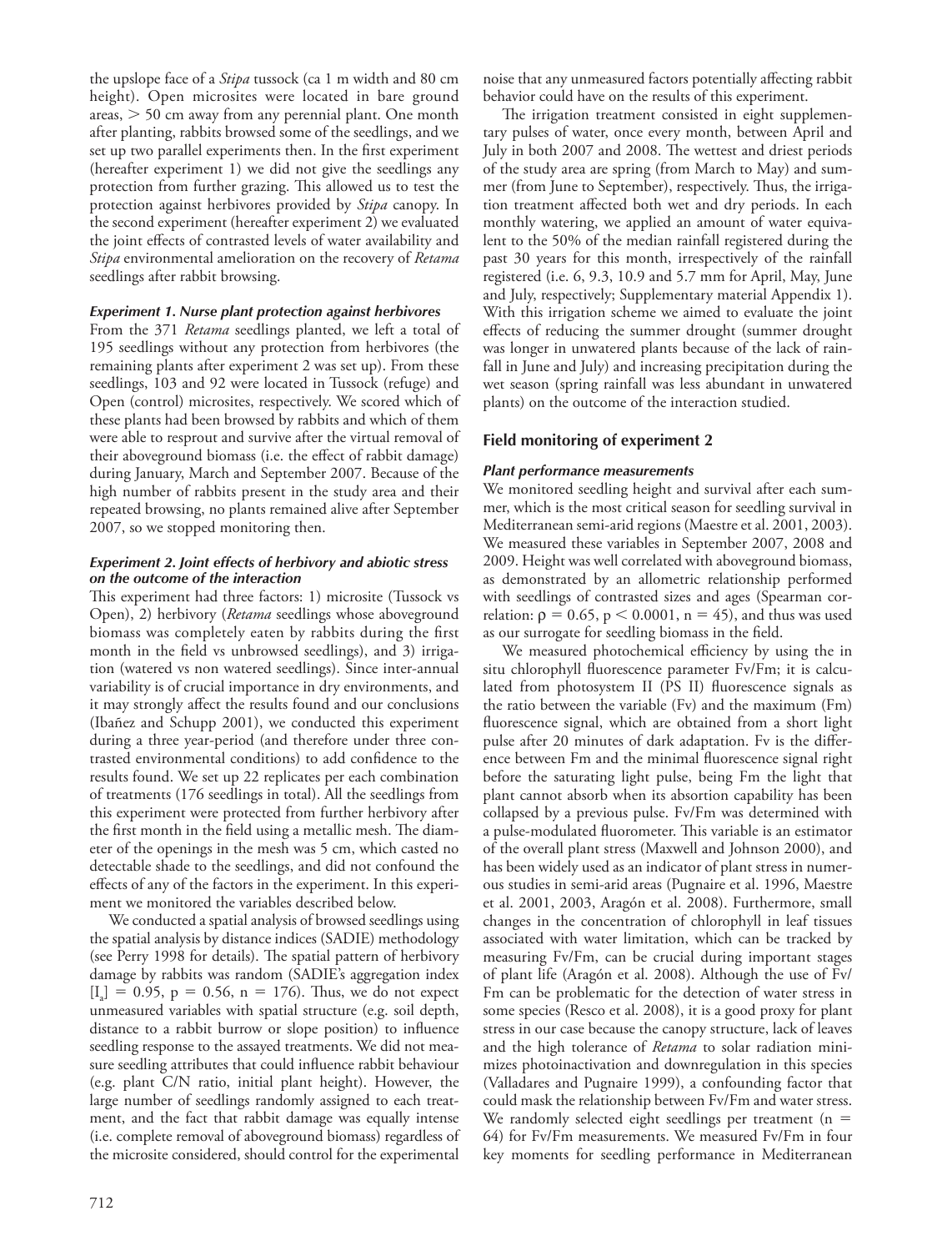semi-arid environments: during the wettest period of spring (April-May), in the middle and at the end of the summer drought (July and September, respectively) and during the coldest month (December-January). Fv/Fm was measured in the same plants from May 2007 to September 2009.

#### *Soil moisture measurements*

We measured soil moisture by time-domain reflectometry (TDR; Topp and Davis 1985). In eight randomly selected planting holes per treatment, we vertically installed 10 cm long probes ( $n = 64$ ). We chose this soil depth because the vast majority of root biomass of the planted seedlings concentrates near the soil surface (the pots where *Retama* seedlings were grown had ca 15 cm. depth), and because *Stipa* tussocks also concentrate the majority of their roots in the upper layers of the soil (Puigdefábregas et al. 1999). We conducted a site-specific calibration between time domain reflectometry measurements and gravimetric soil moisture  $(R<sup>2</sup> = 0.84, p < 0.0001, n = 68)$  to assess for the validity of these measurements in gypsum soils and to convert them in soil gravimetric moisture data. We measured soil moisture in the same plants in all the samplings, and in the same sampling periods as Fv/Fm surveys. When these measurements coincided with irrigation pulses, soil moisture was measured at least one week after the irrigation. With this approach we avoided giving too much importance to the occasional influence of irrigation in our measurements, and assessed more realistically the soil moisture available for *Retama* seedlings during a given period. In addition to these measurements, and to further evaluate the effects of irrigation on soil water availability, we measured soil moisture one day after the irrigation pulse was applied on June 2007 in the planting holes of 10 undamaged plants (the eight replicates selected for the previously described soil moisture measurements plus two extra replicates) of each of the four combinations between microsite and irrigation ( $n = 40$ ). We measured soil moisture only in unbrowsed plants because we were only interested in assessing for differences in soil moisture between the irrigation treatments applied and the microsites tested.

## **Statistical analyses**

 As all *Retama* seedlings used in experiment 1 died at the end of the monitoring, we did not perform any statistical comparison with the survival data at this period. However, we used the log-rank statistic of the Kaplan-Meyer procedure to compare the shape of the survivorship and number of browsed plants curves between Tussock and Open microsites. We analyzed the survival of *Retama* seedlings from experiment 2 separately for each year by using a hierarchical log-linear analysis, with microsite, irrigation and herbivory as fixed factors. To assess for the effects of the factors assayed during the different environmental conditions characterising each year, only those seedlings that survived the previous summer were taken into account for this analysis (for example, to analyze survival of 2008, we only considered those seedlings alive after the summer of 2007). With this approach, we were able to assess the consistency of treatment effects over the years. It also avoids the potential 'dragging' that an extremely strong effect of a particular treatment during a given year may have on the overall net results (i.e. we could detect if herbivory had strong effects in 2007, but not in the rest of years). Survival data from one year to another were not correlated (Spearman correlation:  $\rho$  < 0.4,  $p$  > 0.2 in all the cases) and thus independency is expected. Since browsing by rabbits removed most aerial biomass of planted seedlings, and initial seedling height after rabbit impact was not measured, we did not consider such height as a covariate in further statistical analysis.

 We analyzed gravimetric soil moisture (obtained from TDR data), Fv/Fm and seedling height data by using repeated measures ANOVA, with microsite, irrigation and herbivory as fixed factors. Data were square-root transformed to reach normality and homocedasticity assumptions when necessary. We found significant interactions between time and the treatments evaluated when analyzing soil moisture and Fv/ Fm data (data not shown). These interactions can lead to the misinterpretation of the effects of the fixed factors (Quinn and Keough 2002), and are of biological importance, as intraannual dynamics in water availability can strongly affect the effects of nurse plants (Goldberg and Novoplansky 1997, de la Cruz et al. 2008). To properly assess the effect of the assayed treatments, and to explore how the intra-annual dynamics in water availability modulates them, we grouped both soil moisture and Fv/Fm data for the three study years in wet/ dry periods (periods with soil moisture values above and below 10%, respectively) and analyzed them separately using repeated measures ANOVA. We established this 10% value to separate wet/dry periods because it corresponds to a biological threshold that separates periods when most plant activity concentrates (those with soil moisture  $> 10\%$ ) in semi-arid environments (Noy-Meir 1973, Valladares et al. 2005). These analyses could lack independency because results obtained in dry periods were not completely independent from those coming from wet periods. However, by pooling the data from the three study years together (we conducted two separate RM ANOVA, one with dry and another for wet periods data from the three study-years) only consistent results for the three years may result significant and this lack of independency disappears. Furthermore, with this approach we removed the interactions with the assayed treatments and time, avoiding the confounding effect that the strong temporal variability in water availability could have on the interpretation of the main treatment effects (Quinn and Keough 2002).

We evaluated differences in soil moisture between watered vs. unwatered plants (soil moisture measures after the irrigation pulse of June 2007) using a two factor (microsite and irrigation) ANOVA. These data followed the assumptions of this analysis, and thus were not transformed. We conducted all statistical analyses using SPSS 13.0 for Windows.

# **Results**

## **Experiment 1. Nurse plant protection against herbivores**

#### *Survival and herbivore damage of unprotected plants*

 Fewer plants were browsed by rabbits when growing under *Stipa* canopies than in Open microsites during spring (Fig. 1A; log-rank test,  $p < 0.0001$ ). Rabbit predation intensity on *Retama* seedlings increased during summer drought.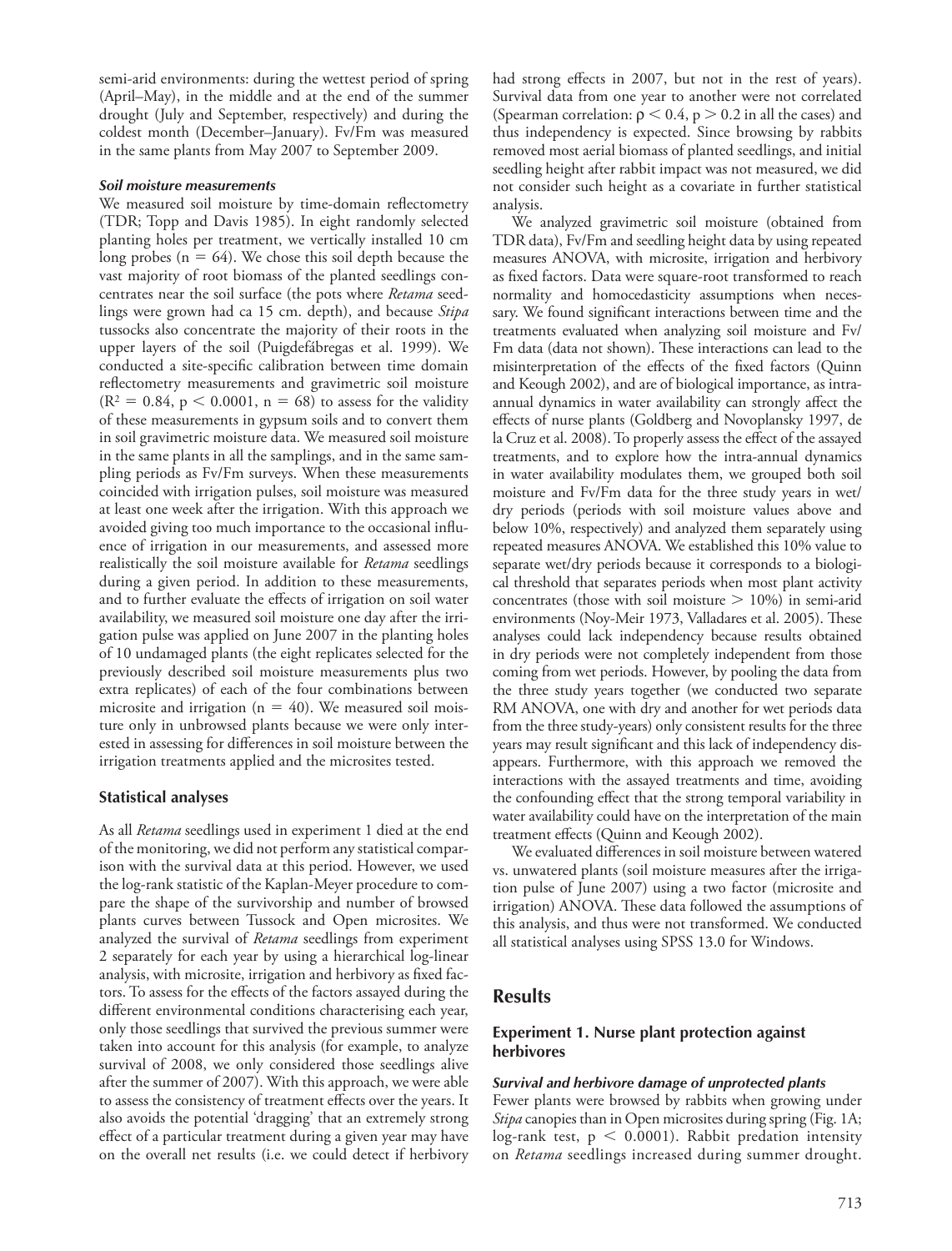

Figure 1. Dynamics of herbivore damage (A) and overall survivorship (B) of unprotected *Retama sphaerocarpa* seedlings growing under the canopy of *Stipa tenacissima* (Tussock) and in bare ground areas (Open) from December 2006 to September 2007.

This, together with the removal of most aboveground biomass produced after each browsing impact, caused the depletion of the resprouting ability of *Retama* seedlings, and all the plants died during summer regardless of the microsite where they were planted (Fig. 1B). Thus, we did not find differences in survival among microsites during the study period (log-rank test,  $p = 0.466$ ).

#### **Experiment 2. Joint effects of herbivory and abiotic stress**

#### *Plant performance*

Stipa tenacissima reduced significantly the survival of *Retama* seedlings during the three years of study (2007:  $G^2 = 12.7$ ,  $DF = 1$ ,  $p = 0.005$ ; 2008:  $G^2 = 9.3$ ,  $DF = 1$ ,  $p = 0.002$ and 2009:  $G^2 = 3.6$ , DF = 1, p < 0.06, Fig. 2). Survival was 17%, 27% and 15% lower in Tussock than in Open microsites for 2007, 2008 and 2009, respectively. Irrigation increased the survival of *Retama* seedlings during the first summer by 27% ( $G^2 = 10.29$ ,  $DF = 1$ ,  $p = 0.001$ ), but did not affect the negative effect of *Stipa*. Browsing damage did not affect mortality rates *per se* in this experiment, but reduced the negative effect of *Stipa* on *Retama* (microsite  $\times$ 

herbivory:  $G^2 = 7.7$ ,  $DF = 1$ ,  $p = 0.005$ , Fig. 2). We found a significant interaction between prior herbivory damage and water availability in 2009 ( $G^2 = 8.85$ , DF = 1, p = 0.003), being the survival of unbrowsed seedlings higher than that of browsed seedlings when these were unwatered. When watered, seedlings that were browsed showed a higher survival rate than those that were not browsed (Fig. 2).

 Herbivory decreased seedling height during the three-years of study (RM ANOVA:  $F_{1,171} = 4.6$ , p = 0.036), an effect that was especially evident in 2008 (Fig. 3). We did not detect any microsite or watering effect, neither any interaction between the treatments evaluated or with time, when analyzing seedling height. *Stipa tenacissima* reduced the Fv/Fm ratio of *Retama*



Figure 2. Survival of *Retama sphaerocarpa* seedlings during the three years of study in the eight combinations of treatments evaluated. Open = bare ground areas, Tussock = Stipa tenacissima canopies,  $I$  –  $=$  no irrigation,  $I$  +  $=$  irrigation of 50% of the median of April July period rainfall in four pulses,  $H-$  = no herbivore damage, and  $H +$  = seedlings partially eaten by rabbits. Initial n = 22.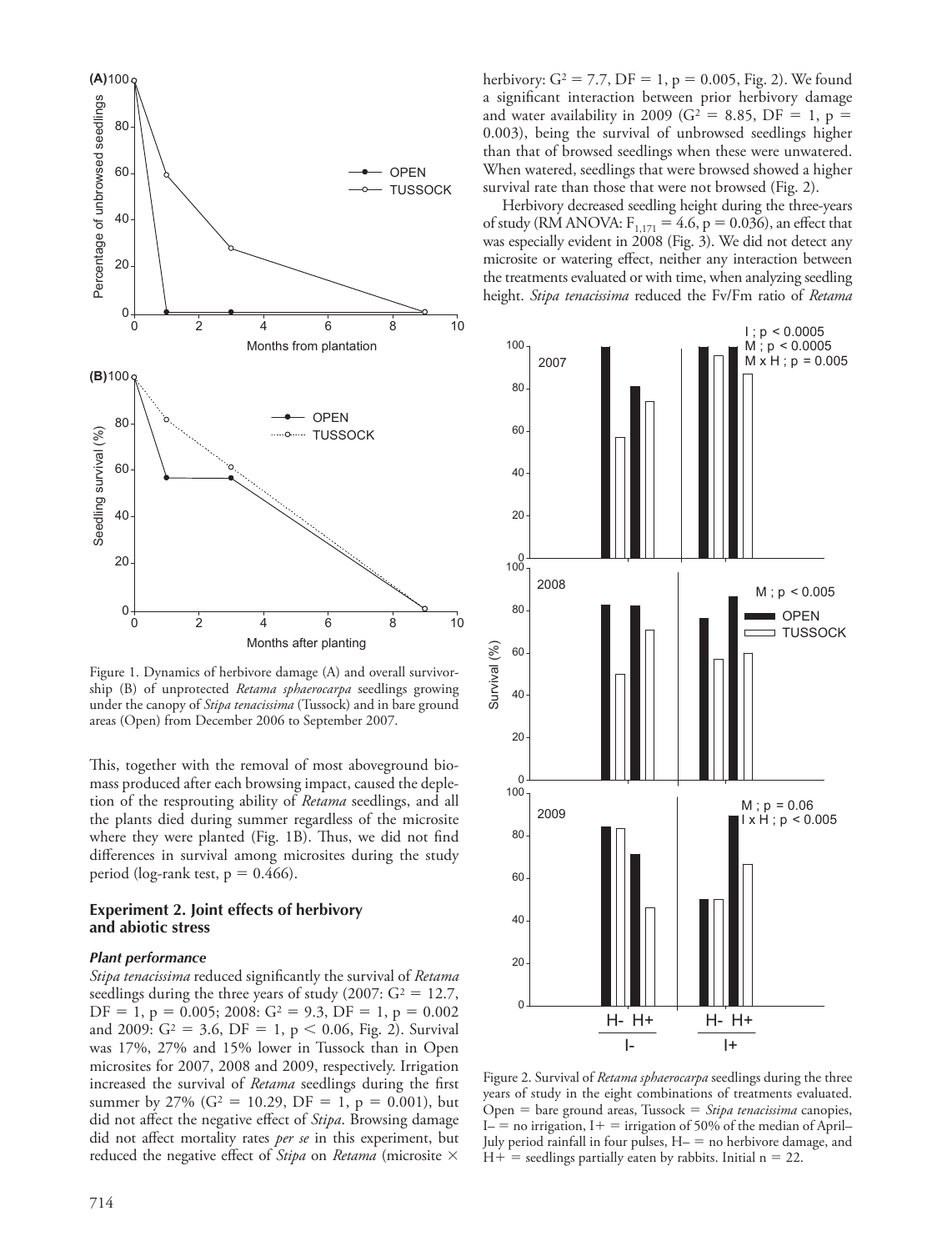

Figure 3. Height of *Retama sphaerocarpa* seedlings during the three years of study in the eight combinations of treatments evaluated (mean  $\pm$  SE; n depended on survival). Rest of legend as in Fig. 2.

seedlings during dry seasons (RM ANOVA:  $F_{1,56} = 9.6$ ,  $p = 0.003$ ), but this effect decreased when plants were watered (microsite  $\times$  irrigation: F<sub>1,56</sub> = 3.9, p = 0.05). This microsite  $\times$  irrigation interaction was also found in wet periods, when irrigation reduced the positive effects of *Stipa* on *Retama* Fv/Fm (Fig. 4; Supplementary material Appendix 2A).

#### *Soil moisture*

 2007 was the wettest year of the studied period, with soil moisture levels well above 20% during spring (Supplementary material Appendix 2B). Conversely, 2009 was the driest year, with soil moisture levels below 10% in three of the four periods sampled (Supplementary material Appendix 2B). *Stipa tenacissima* slightly  $(< 2\%)$  reduced soil water availability during dry periods (RM ANOVA:  $F_{1.56} = 5.02$ ,  $p = 0.029$ . During wet periods, a significant microsite  $\times$ 



Figure 4. Photochemical efficiency (Fv/Fm) of *Retama sphaerocarpa* seedlings during wet/dry periods (periods above/below 10% gravimetric soil moisture, respectively). Data are means  $\pm$  SE of the three years-study period data pooled by wet/dry seasons;  $n = 8$ ). Rest of legend as in Fig. 2.

herbivory interaction was found ( $F_{1,56} = 5.35$ , p = 0.024), with more water available under *Stipa* canopies and Open microsites for browsed and unbrowsed plants, respectively (Fig. 5). Although irrigation increased soil moisture values by an average of 35% after watering (two-way ANOVA,  $F_{1,36}$  = 8.05,  $p < 0.001$ ), it did not affect soil moisture at the longterm, as this treatment had no significant effects on this variable when analyzing the data gathered during the whole year (repeated-measures ANOVA;  $p = 0.929$ ).

## **Discussion**

The results of our study highlight the importance of herbivory as a major factor affecting the relationship between plant-plant interactions and abiotic stress. The increase in rabbit pressure during summer drought, indirectly caused by the lack of alternative food resources during this season, overrided the herbivory protection provided by *Stipa* during wetter periods, when rabbit pressure upon *Retama* seedlings was lower. Conversely, the initial loss of biomass produced by rabbit browsing shifted the interaction between *Stipa* and *Retama* from negative to neutral. Our results suggest that the negative effect of *Stipa* on the performance (Fv/Fm) of *Retama* was driven by water availability, but that competition for other resources rather than water modulated the effect of *Stipa* on *Retama* survival. The complex interactions between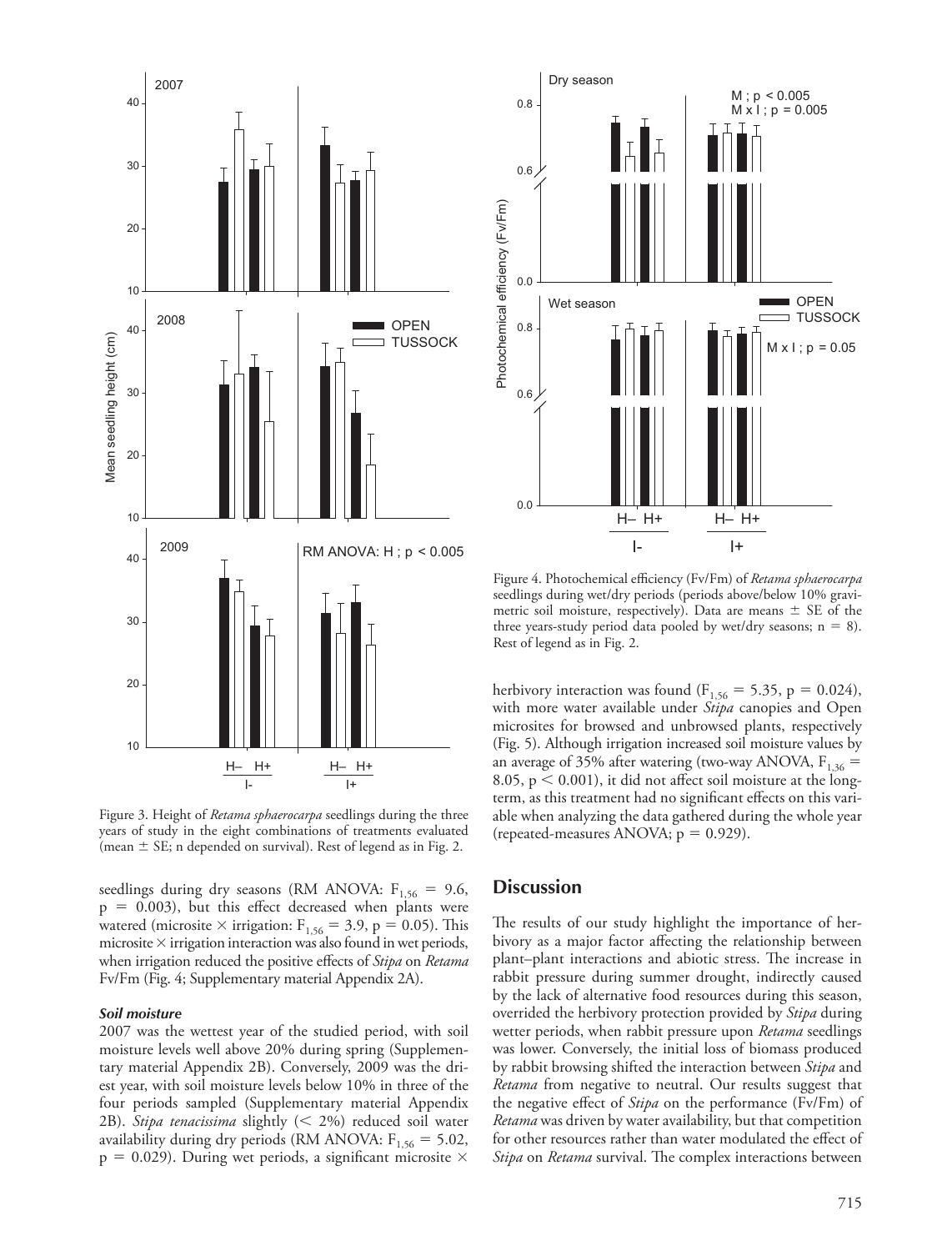

Figure 5. Gravimetric soil moisture (inferred from time-domain reflectometry measurements) during wet/dry periods. Rest of legend as in Fig. 4.

herbivory, abiotic stress and their temporal dynamics as drivers of the outcome of plant – plant interactions highlight the importance of considering these stressors together to fully understand the outcome of plant-plant interactions along environmental gradients (Goldberg and Novoplansky 1997, de la Cruz et al. 2008, Anthelme and Michalet 2009).

#### **Protection against herbivores by** *Stipa tenacissima*

 Although *Retama* seedlings were protected from herbivore damage when *Stipa* was present, this effect dissapeared during summer drought, when the higher rabbit impact upon *Retama* seedlings overshadowed the refuge effect of *Stipa* (Fig. 1). Annual plants, which provide an important fraction of plant productivity in arid and semi-arid systems (Fischer and Turner 1978), have completed their life cycle before the onset of summer drought in our study area (Peco et al. 2009). Thus, the corresponding increase in rabbit predation upon perennials due to changes in diet produced by the lack of annuals during summer (Rueda et al. 2008) can explain the suppression of this facilitative effect during this season. Similar reductions of facilitative effects under high herbivory pressure have been previously reported (Graff et al. 2007, Smit et al. 2007), and should be common when food resources are less abundant and the same number of herbivores may exert higher pressure on the remaining plants

### Does shade intolerance of the protégée explain the **negative effect of the nurse plant?**

 In contrast with previous studies using the same nurse plant (Maestre et al.  $2001$ ,  $2003$ ), we found a net negative effect of *Stipa* on survival of *Retama* seedlings. Plant-plant interactions depend up to a great degree on the identity of the species involved (Callaway 2007), and thus these contrasting results are not fully surprising. Plant competition in drylands is generally attributed to water or nutrients (Whitford 2002). Interestingly, most of the negative effects of *Stipa* on *Retama* were not influenced by increases in water availability, neither were explained by the effect of *Stipa* on this variable. The reduced light availability under the canopy of *Stipa* tussocks (which suppose  $>80\%$  of incident PAR reduction; Maestre et al. 2003) has been identified as the major driver of the positive effect of *Stipa* on shrub seedlings (Maestre et al. 2003). However, this same shade could be also a key factor affecting the negative outcome of the studied interaction (Soliveres et al. 2010, Seifan et al. 2010). The lack of leaves of *Retama* , and the concentration of the total photosynthetic area on its cladodes, is associated with the high light requirements of this species (Valladares and Pugnaire 1999, Valladares et al. 2003, Espigares et al. 2004), and suggests that a reduction in available light might underlie the outcome observed.

 Most plant species adapted to drought are not able to cope with deep shade (Niinemets and Valladares 2006), and therefore, it is likely that species that are more adapted to full sunlight and drought, which are abundant in dry environments, do not benefit from the presence of a nurse plant unless the positive effects of the nurse on the water status of the protégée overcome negative effects promoted by light reduction (Holmgren et al. 1997). The more drought-tolerant the protegé plant is, the less positive the shade effect is expected to be, according to the general ideas discussed in recent revisions of the SGH (Maestre et al. 2009, Malkinson and Tielbörger 2010). The same may happen with different life stages of a given species, as plants are often more shade tolerant early during their ontogeny than in later stages of development, and therefore are more likely to benefit from nurse's shade (Callaway and Walker 1997, Miriti 2006). Our results highlight the species-specific nature of such effects (Callaway 2007), since the same shade that is beneficial for some species (Maestre et al. 2001, 2003) could conceivably be negative for *Retama* or other shade-intolerant plants (Marañón and Bartolomé 1993, Seifan et al. 2010). Thus, more studies involving species with different ecological strategies and drought and shade relative tolerances are needed to improve our understanding on the responses of plant plant interactions to abiotic stress and herbivory at the entire community level.

# **The role of facilitation and resource availability on the recovery of browsed plants**

 Irrigation increased survival during part of the studied period (Fig. 2) and also the degree of stress experienced by *Retama* seedlings was lower during wet periods. Both results indicate that water was limiting the performance of this species,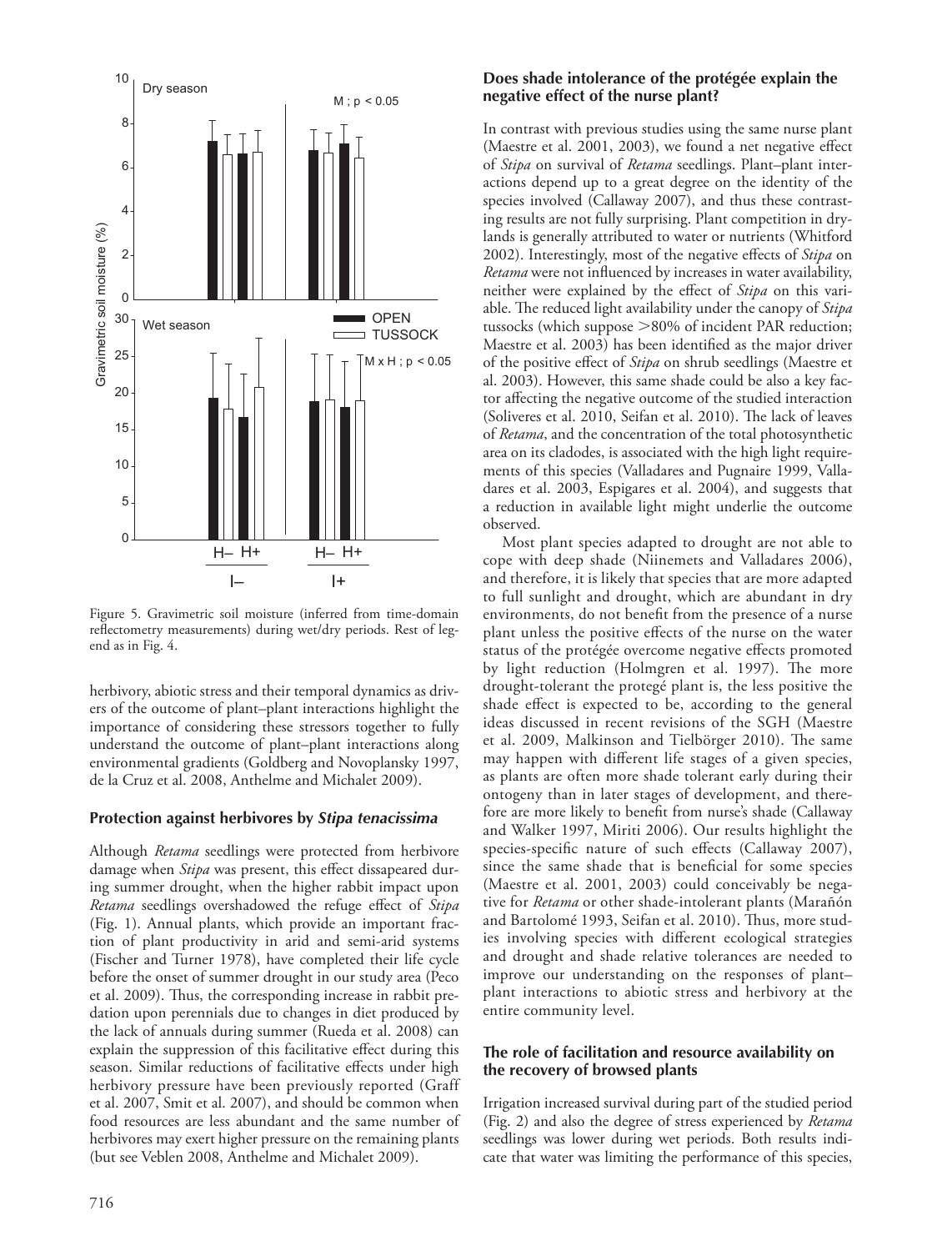regardless of the microsite tested. However, light was also an alternative limiting factor for plant performance in Tussock but not in Open microsites (discussed above). The limited resource model (LRM), which correctly explains most of the relationships between different resource levels and tolerance to herbivory, predicts a differential recovery from tolerance depending on the nature of the limiting resources and the way herbivory damage affect their uptake (Wise and Abrahamson 2005, 2007). Particularly, this model foresees a higher tolerance to herbivory under wetter conditions when water is the only limiting factor (such as in Open microsites), but a lower tolerance under these same wet conditions when herbivory exacerbates the limitation of an alternative resource, light in our case (such as in Tussock microsites). This latter outcome is explained because plants growing under drought are already at their optimum light conditions, and are mainly limited by water availability, while plants growing under *Stipa* canopies are closer to their optimum moisture conditions, but also limited by light. Thus, the latter plants will be much more sensitive to the reduced uptake of light (their alternative limiting resource), and therefore to the loss of biomass produced by herbivory, than the former (Baraza et al. 2004, Wise and Abrahamson 2005, 2007).

 Following these predictions, we may expect lower tolerance to herbivory in Tussock than in Open microsites, especially in watered plants, since plants growing beneath the canopy of *Stipa* should be more limited by light, while plants growing in Open microsites should be limited only by water. However, our results did not fully match predictions from the LRM, maybe because our target plant was a resprouter, and therefore its tolerance to herbivory might be affected not only by the amount of resources available, but also by the reserves of each seedling might have (Vesk et al. 2004). In contrast, a higher survival in browsed plants was found when they were watered, regardless of the microsite where they were planted. This finding could indicate an overcompensation of browsing damage by plants when environmental conditions were more benign (Crawley et al. 1998). Why the LRM predictions did not correctly explain the effects of shade provided by *Stipa* on *Retama* recovery after herbivory damage? Shade provided by *Stipa* might increase the water status of *Retama* seedlings by a reduction in transpiration (Holmgren et al. 1997). Thus, it is likely that this improvement in the water status of *Retama* seedlings increased their tolerance to herbivory in a similar way that watering did it in Open microsites. This positive effect in the recovery from herbivory shifted the negative effect that this same shade exerted on *Retama* survival on unbrowsed plants (we found a significant microsite  $\times$  herbivory interaction when analyzing seedling survival). The compensation of resource competition due to herbivory protection has been observed in previous studies in semi-arid environments (Graff et al. 2007). Our results suggest that this compensation also occurs when the nurse plant improves recovery from herbivory, and highlight the complex interaction between water stress and herbivory as drivers of the outcome of an interaction strongly influenced by shade.

## **Temporal dynamics in water availability modulate the effect of** *Stipa* **on** *Retama*

 In contrast with our initial hypothesis, *Stipa* negatively affected *Retama* survival during the three years of study, regardless of the inter-annual variation in rainfall availability among years. This may be explained because the studied interaction was mainly driven by light competition, and therefore water availability only played a secondary role in its outcome. However, intra-annual dynamics in water availability and our irrigation treatment modulated the effect of *Stipa* on the stress level experienced by *Retama* seedlings. Goldberg and Novoplansky (1997) proposed a conceptual model to introduce the effect of intra-annual resource dynamics on plant-plant interactions. In their model, nurse plants affected negatively protégée growth during pulses (our wet seasons) due to competition by resources, while increased survival during periods with low nutrient availability (our dry seasons). The final outcome would depend on how much the negative effect on growth during wet seasons affects survival during dry periods, and on the relative importance of plant uptake or abiotic factors affecting resource availability during these dry periods (Goldberg and Novoplansky 1997, Hastwell and Facelli 2003). However, the effects of *Stipa* on the Fv/Fm (our surrogate of plant stress) of *Retama* seedlings during wet/dry seasons found differed from the expected responses arisen from the predictions of Goldberg and Novoplansky (1997). Specifically, we detected a trend towards facilitation and competition during wet and dry seasons, respectively (although it must be considered that we only measured the degree of stress experienced by *Retama* and not its growth or survival seasonally, which could be a better test for this model). Differences produced in the outcome of the interaction studied within these seasonal dynamics varied with irrigation, which overall suggest a reduction of competition intensity at intermediate levels of abiotic stress (watered plants during summer or unwatered plant during spring), but a prevalence of competition in the rest of assayed situations, as suggested by the refined SGH when the two species involved are stress tolerators (Maestre et al. 2009).

#### **Concluding remarks**

 Collectively, our experiments indicate the existence of a complex hierarchy of mechanisms affecting the interaction studied (Baumeister and Callaway 2006). In our case, water shortage per se was irrelevant under extremely high herbivory impacts (all seedlings died in experiment 1 but none of them due to drought), but indirectly modulated herbivory impacts by aff ecting alternative rabbit food resources. Conversely, the initial loss of biomass produced by herbivory was a major factor affecting the outcome of the interaction studied. *Stipa* exerted a negative effect on *Retama* seedlings mainly by light competition, but this shade improved seedlings recovery after herbivory, overriding the negative effects found on unbrowsed plants. Our findings illustrate how the complex interactions between herbivory and water stress jointly influence the outcome of plant-plant interactions. They provide insights to fully understand the interplay between facilitation and competition, and they can be used to further refine conceptual models aiming to predict the outcome of plant – plant interactions along composite stress gradients.

 *Acknowledgements –* We wish to thank E. Chaneton, D. Eldridge and M. Seifan for their useful comments and corrections on a previous version of this manuscript. E. Pigem, C. Alcalá, S. Constán-Nava,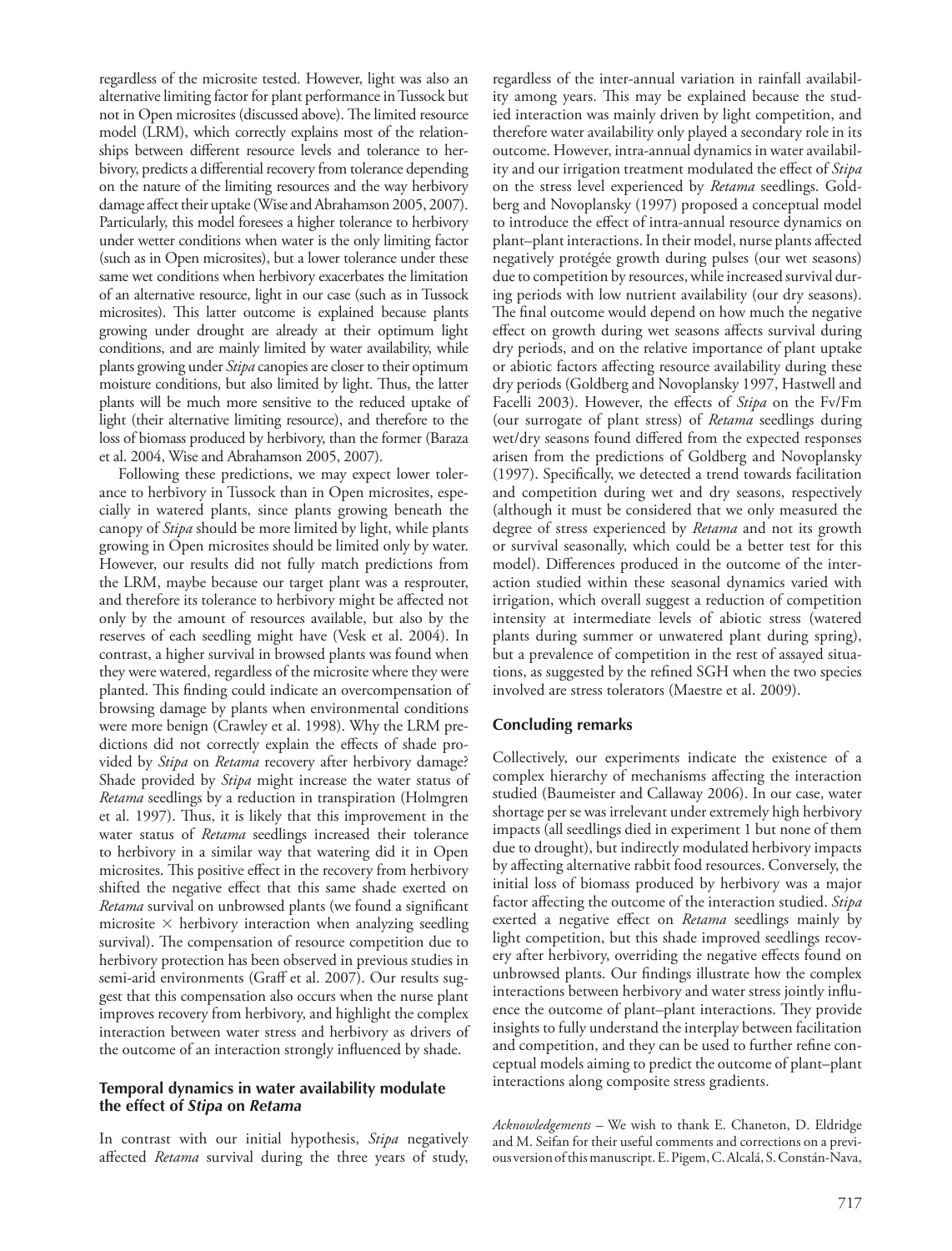J. Papadopoulos and E. Barahona helped during the fieldwork. We thank the Inst. Madrileño de Investigación y Desarrollo Rural, Agrario y Alimentario (IMIDRA) for allowing us to work in the Finca de Sotomayor (Aranjuez). SS and PGP hold PhD fellowships from the EXPERTAL grant, funded by Fundación Biodiversidad and CINTRA S.A. APC was supported by a PhD fellowship from the INTERCAMBIO (BIOCON06/105) grant, funded by Fundación BBVA. FTM acknowledges support from the European Research Council under the European Community's Seventh Framework Programme (FP7/2007-2013)/ERC Grant agreement no. 242658. This research was funded by the EXPERTAL grant, and with additional funds from INTERCAMBIO and REMEDI-NAL2 grants.

# **References**

- Acuña-Rodríguez, I. S. et al. 2006. Nurse effect in seedling establishment: facilitation and tolerance to damage in the Andes of central Chile. - Rev. Chil. His. Nat. 79: 329-336.
- Anthelme, F. and Michalet, R. 2009. Grass-to-tree facilitation in an arid grazed environment (Aïr Mountains, Sahara). - Bas. Appl. Ecol. 10: 437-446.
- Aragón, C. F. et al. 2008. Stress-induced dynamic adjustments of reproduction differentially affect fitness components of a semiarid plant. - J. Ecol. 96: 222-229.
- Baraza, E. et al. 2004. Herbivory has a greater impact in shade than in sun: response of *Quercus pyrenaica* seedlings to multifactorial environmental variation. - Can. J. Bot. 82: 357-364.
- Baraza, E. et al. 2006. Conditional outcomes in plant-herbivore interactions: neighbours matter. - Oikos 113: 148-156.
- Baumeister, D. and Callaway, R. M. 2006. Facilitation by *Pinus flexilis* during succession: a hierarchy of mechanisms benefits other plant species. - Ecology 87: 1816-1830.
- Ben Salem, H. et al. 1994. Palatability of shrubs and fodder trees measured on sheep and camels. – Cah. Opt. Medit. 4: 35 – 48.
- Bertness, M. D. and Callaway, R. M. 1994. Positive interactions in communities. – Trends Ecol. Evol. 9: 191–193.
- Callaway, R. M. 2007. Positive interactions and interdependence in plant communities. – Springer.
- Callaway, R. M. and Walker, L. R. 1997. Competition and facilitation: a synthetic approach to interactions in plant communities. - Ecology 78: 1958-1965.
- Crawley, M. J. 1998. Herbivory. In: Press, M. C. et al. (eds), Physiological plant ecology. Blackwell, pp. 199-218.
- de la Cruz, M. et al. 2008. Where do seedlings go? A spatio-temporal analysis of seedling mortality in a semi-arid gypsophyte. – Ecography 31: 720–730.
- Espigares, T. et al. 2004. Is the interaction between *Retama sphaerocarpa* sphaerocarpa and its understorey herbaceous vegetation always reciprocally positive? Competition-facilitation shift during *Retama sphaerocarpa* establishment. – Acta Oecol. 26: 121-128.
- Fischer, R. A. and Turner, N. C. 1978. Plant productivity in the arid and semi-arid zones. – Annu. Rev. Plant Physiol. 29: 277-317.
- Goldberg, D. and Novoplansky, A. 1997. On the relative importance of competition in unproductive environments. – J. Ecol. 85: 409-418.
- Graff, P. et al. 2007. Shifts in positive and negative plant interactions along a grazing intensity gradient. – Ecology 88: 188-199.
- Hay, M. E. 1986. Associational plant defenses and the maintenance of species diversity: turning competitors into accomplices. – Am. Nat. 128: 617-641.
- Hastwell, G. T. and Facelli, J. M. 2003. Differing effects of shade-induced facilitation on growth and survival during

the establishment of a chenopod shrub. – J. Ecol. 91:  $941 - 950.$ 

- Holmgren, M. et al. 1997. The interplay of facilitation and competition in plant communities. - Ecology 78: 1966-1975.
- Ibañez, I. and Schupp, E. W. 2001. Positive and negative interactions between environmental conditions affecting *Cercocarpus ledifolius* seedling survival. – Oecologia 129: 543–550.
- Lortie, C. J. and Callaway, R. M. 2006. Meta-analysis and rejection of the stress-gradient hypothesis? Analytical recommendations. – J. Ecol. 94: 7 – 16.
- Maestre, F. T. et al. 2001. Potential for using facilitation by grasses to establish shrubs on a semi-arid degraded steppe. – Ecol. Appl. 11: 1641-1655.
- Maestre, F. T. et al. 2003. Positive, negative, and net effects in grass-shrub interactions in Mediterranean semi-arid grasslands. – Ecology 84: 3186 – 3197.
- Maestre, F. T. et al. 2005. Is the change of plant-plant interactions with abiotic stress predictable? A meta-analysis of field results in arid environments. - J. Ecol. 93: 748-757.
- Maestre, F. T. et al. 2006. The stress-gradient hypothesis does not fit all relationships between plant-plant interactions and abiotic stress: further insights from arid environments. – J. Ecol. 94: 17-22.
- Maestre, F. T. et al. 2009. Refining the stress-gradient hypothesis for competition and facilitation in plant communities. – J. Ecol. 97: 199-205.
- Malkinson, D. and Tielbörger, K. 2010. What does the stress gradient hypothesis predict? Resolving the discrepancies. – Oikos 119: 1546-1552.
- Marañón, T. and Bartolome, J. W. 1993. Reciprocal transplants of herbaceous communities between *Quercus agrifolia* woodland and adjacent grassland.  $-$  J. Ecol. 81: 673-682.
- Marqués, M. J. et al. 2008. Soil degradation in central Spain due to sheet water erosion by low-intensity rainfall events. – Earth Surf. Proc. Land. 33: 414-423.
- Maxwell, K. and Johnson, G. N. 2000. Chlorophyll fluorescence: a practical guide. - J. Exp. Bot. 51: 659-668.
- Miriti, M. N. 2006. Ontogenetic shift from facilitation to competition in a desert shrub - J. Ecol. 94: 973-979.
- Niinemets, U. and Valladares, F. 2006. Tolerance to shade, drought, and waterlogging of temperate Northern Hemisphere trees and shrubs. – Ecol. Monogr. 76: 521–547.
- Noy-Meir, I. 1973. Desert ecosystems: environment and producers. – Annu. Rev. Ecol. Syst. 4: 25–51.
- Peco, B. et al. 2009. Seed size and response to rainfall patterns in annual grasslands: 16 years of permanent plots. – J. Veg. Sci.  $20: 8 - 16.$
- Perry, J. N. 1998. Measures of spatial pattern for counts. Ecology 79: 1008-1017.
- Puigdefábregas, J. et al. 1999. Scales and processes of water and sediment redistribution in drylands: results from Rambla Honda study site in southeast Spain. – Earth-Sci. Rev. 48:  $39 - 70.$
- Pugnaire, F. I. and Lugue; M. T. 2001. Changes in plant interactions along a gradient of environmental stress. – Oikos 93: 42–49.
- Pugnaire, F. I. et al. 1996. Response of the tussock grass *Stipa tenacissima* to watering in a semi-arid environment. – Funct. Ecol. 10: 265-274.
- Quinn, G. P. and Keough, M. J. 2002. Experimental design and data analysis for biologists. – Cambridge Univ. Press.
- Rand, T. A. 2004. Competition, facilitation, and compensation for insect herbivory in an annual salt marsh forb. – Ecology 85: 2046-2052.
- Resco, V. et al. 2008. Chlorophyll fluorescence, predawn water potential and photosynthesis in precipitation pulse-driven ecosystems: implications for ecological studies. – Funct. Ecol. 22: 479 – 283.